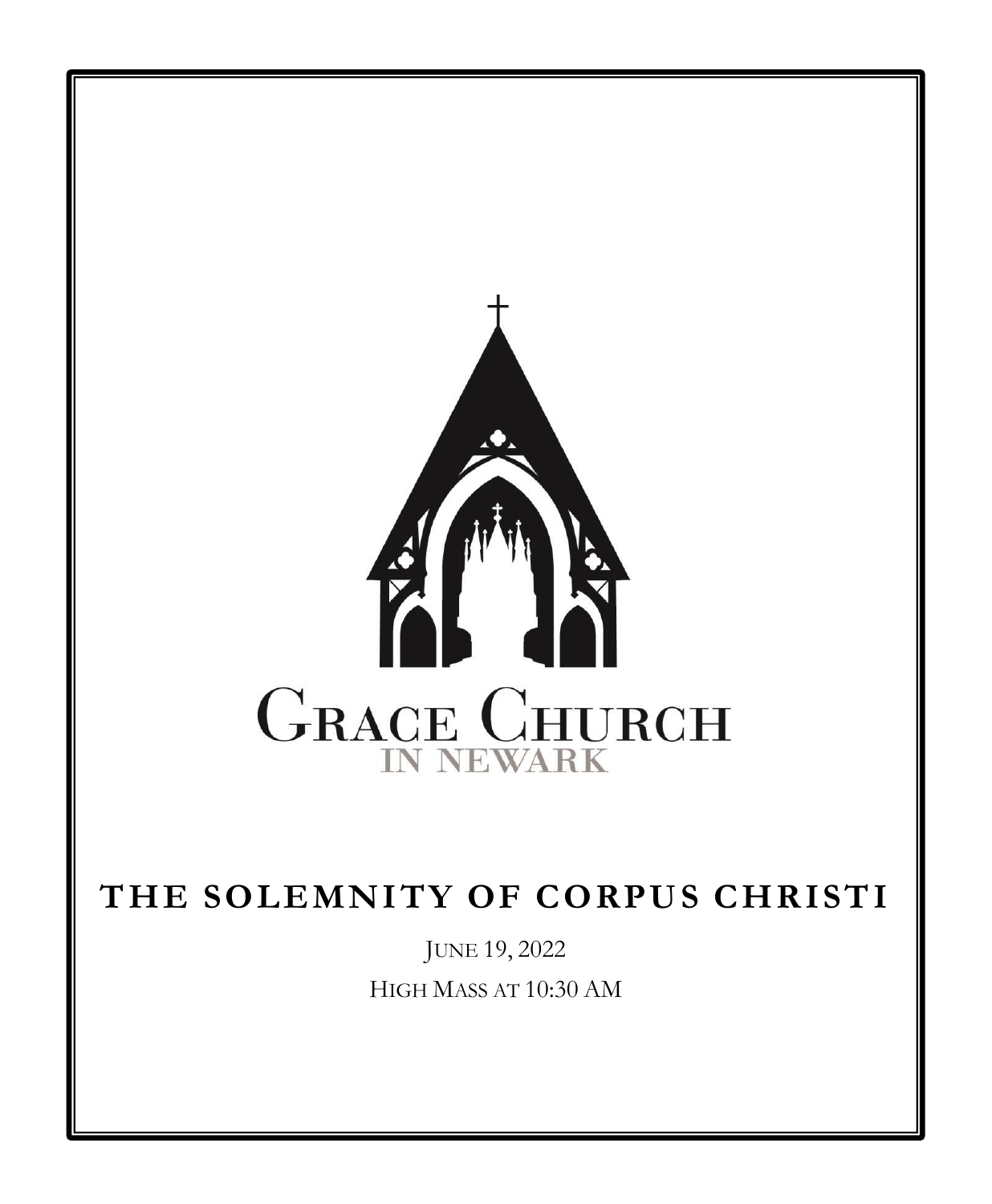# **THE SOLEMNITY OF CORPUS CHRISTI**

**Prelude** – Three Preludes on Gregorian Themes, Op. 45 Marcel Dupré (1886-1972)

Tantum ergo Ave verum corpus Lauda Zion

**Introit** – Cibavit eos **Mode 2, adapted by Bruce E. Ford (b.1947)** Mode 2, adapted by Bruce E. Ford (b.1947)

**Opening Hymn 315** Thou, who at thy first Eucharist

*The Choir sings the Antiphon. During the Introit the Priest kisses and censes the altar with frankincense and myrrh, the gifts of the Magi at Jesus's birth, in honor of Christ's sacrifice, and presence among us in the Blessed Sacrament.*

The Lord fed them with the finest wheat flour, alleluia; and he satisfied them with honey from the rock, alleluia. Ps. Sing with joy to God our strength: raise a loud shout to the God of Jacob. I am the Lord your God, who brought you out of the land of Egypt and said, "Open your mouth wide and I will fill it."



**Gloria in excelsis Deo** – Mass of the Emmanuel James McGregor (1930-2022)



JUNE 19, 2022 HIGH MASS AT 10:30 AM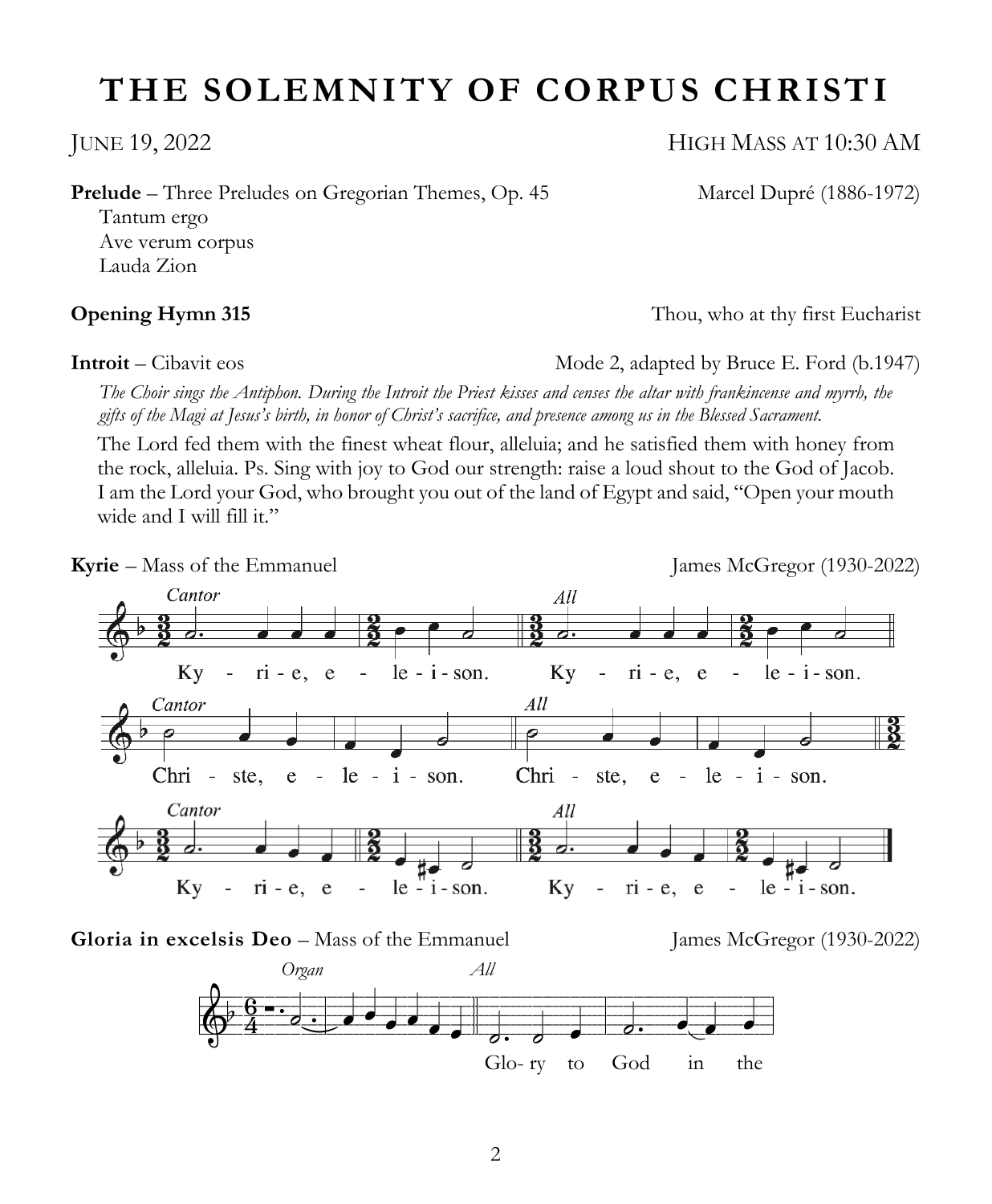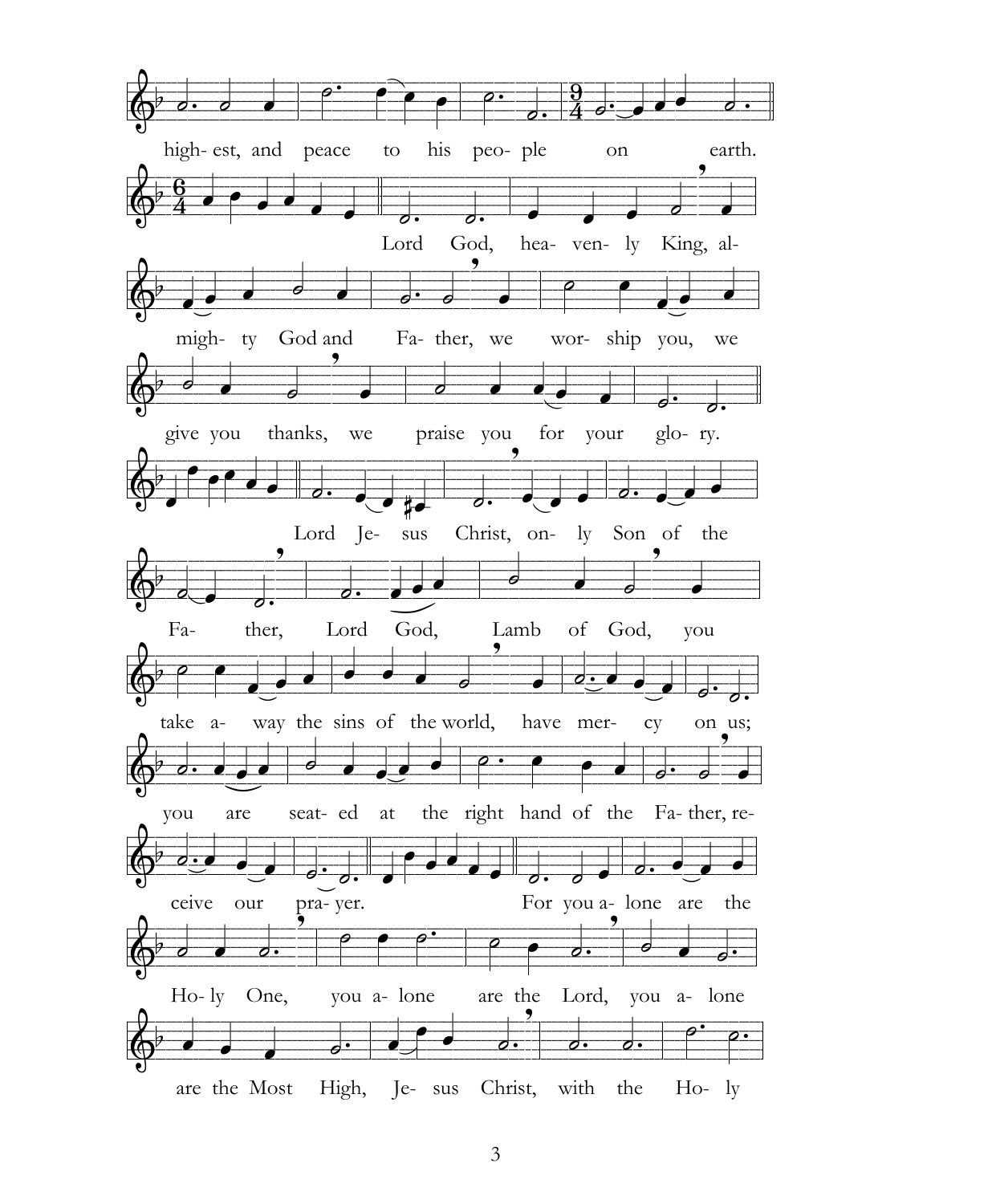

# **Collect of the Day**

*Please sing "Amen" on a monotone throughout the service unless otherwise indicated. This prayer sets the theme for the day, reflected in the Gregorian Chant, as well as the readings, and post-communion prayer.*

*Priest* The Lord be with you.

*People* And also with you.

*Priest* Let us pray.

God our Father, whose Son our Lord Jesus Christ in a wonderful Sacrament has left us a memorial of his passion: Grant us so to venerate the sacred mysteries of his Body and Blood, that we may ever perceive within ourselves the fruit of his redemption, who lives and reigns with you and the Holy Spirit, one God, for ever and ever. *Amen.*

# THE LITURGY OF THE WORD

**First Reading** Genesis 14: 18-20

*Please be seated for the Readings and the Psalm.*

*Reader* A Reading from the Book of Genesis.

And King Melchizedek of Salem brought out bread and wine; he was priest of God Most High. He blessed him and said, "Blessed be Abram by God Most High, maker of heaven and earth; and blessed be God Most High, who has delivered your enemies into your hand!"

*Reader* The Word of the Lord. *People* Thanks be to God.

Gradual – Psalm 110: 1-4 Setting by James McGregor (1930-2022)

*Please repeat the Refrain after the Cantor at the beginning, then each place it is indicated.*



The Lord said to my Lord, "Sit at my right hand, until I make your enemies your footstool."  *Please repeat refrain.*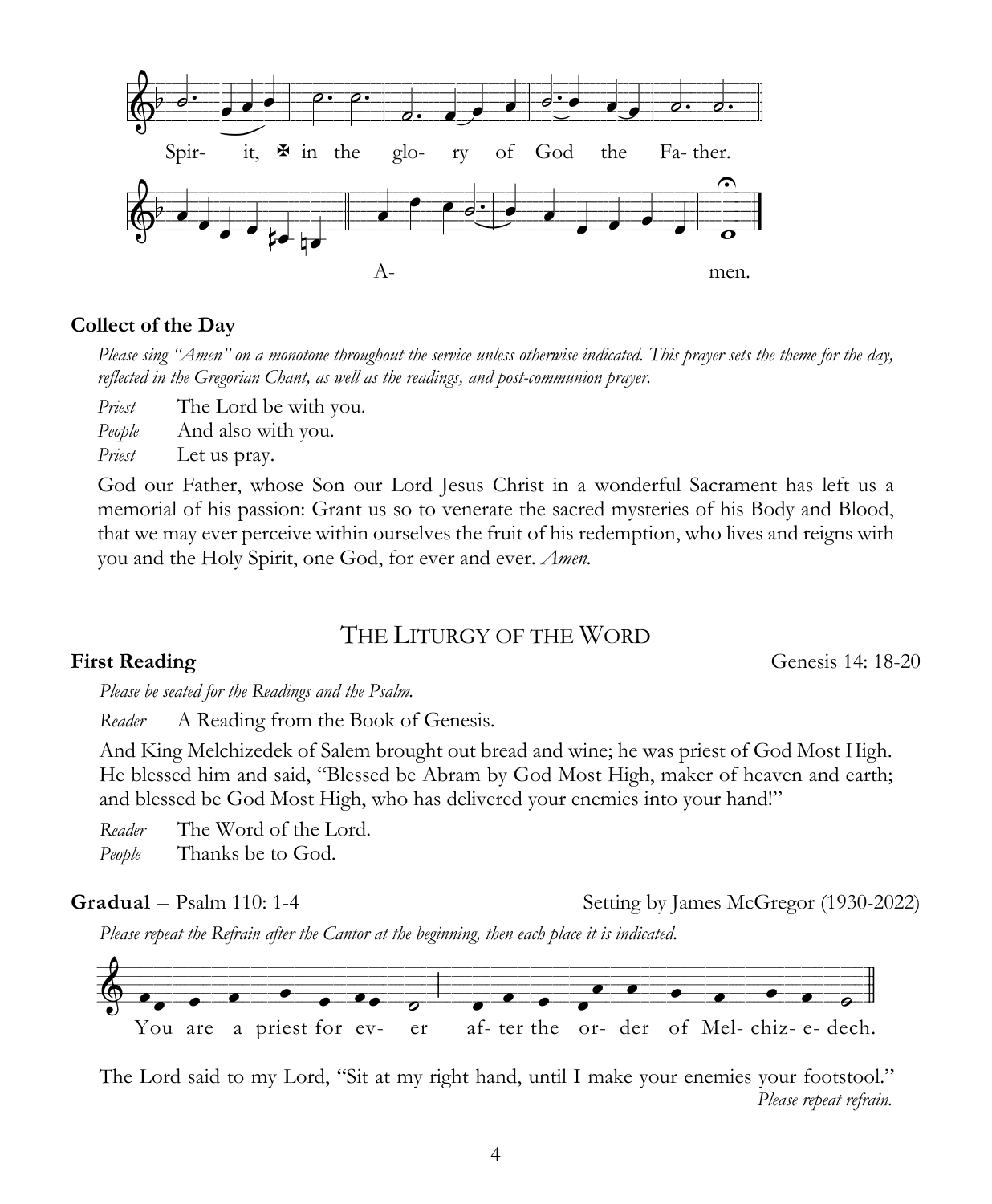The LORD will send the scepter of your power out of Zion, saying, "Rule over your enemies round about you." *Please repeat refrain.*

"Princely state has been yours from the day of your birth; in the beauty of holiness have I begotten you, like dew from the womb of the morning." *Please repeat refrain.*

The Lord has sworn and he will not recant: "You are a priest forever after the order of Melchizedek." *Please repeat refrain.*

*Reader* A Reading from the First Letter of Paul to the Corinthians.

For I received from the Lord what I also handed on to you, that the Lord Jesus on the night when he was betrayed took a loaf of bread, and when he had given thanks, he broke it and said, "This is my body that is for you. Do this in remembrance of me." In the same way he took the cup also, after supper, saying, "This cup is the new covenant in my blood. Do this, as often as you drink it, in remembrance of me." For as often as you eat this bread and drink the cup, you proclaim the Lord's death until he comes.

*Reader* The Word of the Lord.

*People* Thanks be to God.

# **The Corpus Christi Sequence 320** Zion, praise thy Savior

*Please remain seated and join the Parish Choir singing the Sequence, Hymn 320.*

# **Alleluia**

*The Cantor sings the Alleluia, then all repeat.* XeczrvRvEvmvtvuvUivIUvmvtrvtrvEvEv/

*Cantor* "I am the living bread that came down from heaven," says the Lord, "Whoever eats this bread will live forever." *All repeat Alleluia.*

Al- le- lu- ia, al- le- lu- ia, al- le- lu- ia.

# **Holy Gospel** Luke 9: 11b-17

*Please remain standing for the Gospel, which is censed with frankincense and myrrh as a way of giving honor to the ancient account of the life, death, and resurrection of Our Lord. It is customary to make three small signs of the cross with one's thumb on the forehead, lips, and heart, asking God for the Gospel to be in our minds, on our lips, and in our hearts.*

Priest The **XXX** Holy Gospel of our Lord Jesus Christ according to Luke.



*People.* Glory to you, Lord Christ.

**Second Reading** 1 Corinthians 11: 23-26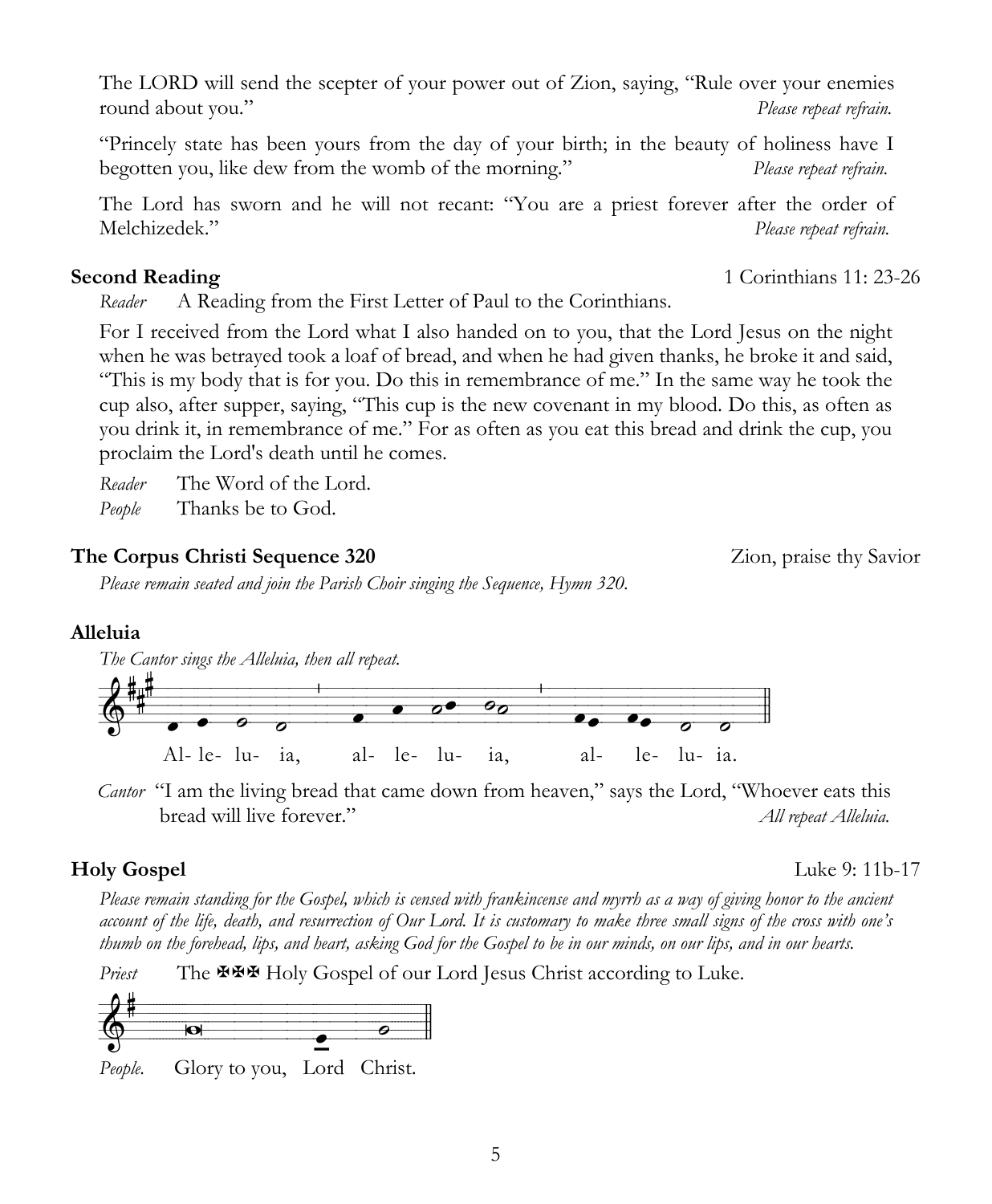Jesus welcomed the crowds and spoke to them about the kingdom of God, and healed those who needed to be cured. The day was drawing to a close, and the twelve came to him and said, "Send the crowd away, so that they may go into the surrounding villages and countryside, to lodge and get provisions; for we are here in a deserted place." But he said to them, "You give them something to eat." They said, "We have no more than five loaves and two fish--unless we are to go and buy food for all these people." For there were about five thousand men. And he said to his disciples, "Make them sit down in groups of about fifty each." They did so and made them all sit down. And taking the five loaves and the two fish, he looked up to heaven, and blessed and broke them, and gave them to the disciples to set before the crowd. And all ate and were filled. What was left over was gathered up, twelve baskets of broken pieces.



**Homily** The Rev. Robert C.V. Morris

*Please be seated when the homilist says* " $\mathbb{F}$  In the Name of the Father, and of the Son, and of the Holy Spirit."

#### **Nicene Creed**

*Please stand and sing the Creed. The music can be found inside the back cover of the blue Hymnal.*

#### **Prayers of the People**

*Please remain standing for the prayers. The Priest makes special prayer biddings.*

- ! **The Church:** Remember *Justin*, *Michael*, *Carlye*, and *Bartholomew* and *Francis*, and for the growth and sustainability of our parish Grace Church in Newark. Pray for our ministries: The food outreach ministry, coffee hour, parish choir, choristers, guild of acolytes, ushers and readers, altar guild, virtual grace and bible study, online worship, young professionals, and our leadership, the Vestry, Wardens, Director of Music, Ministry Associate, and Rector.
- ! **The Nation:** Remember *Joseph* & *Kamala*, Members of Congress, Justices of the Supreme Court, *Phil*, and *Ras*.
- ! **Parish Prayer List:** Please pray for *Nora'a Armstrong, Cheryl Abernathy*, *Mike &, Marge Lindstrom*, *West Bates*, and *Father George Bowen*.
- ! **Birthdays:** Give thanks for those whose birthdays were last week, especially *West Bates* (6/14) and *Alphonzo Kearney* (6/16).
- ! **Departed**: Remember the departed, especially *Benjamin Tokosi,* Husband of *Abosede "Ladun" Aboderin-Tokosi*, who departed June 19, 2010, for the victims and their families of Buffalo, New York: *Roberta A. Drury, Margus D. Morrison, Andre Mackneil, Aaron Salter, Geraldine Talley, Celestine Chaney, Heyward Patterson, Katherine Massey, Pearl Young, and Ruth Whitfield*, and the victims and their families of Uvalde, Texas: *Nevaeh Bravo, Jackie Cazares, Makenna Lee Elrod, Jose Flores, Eliana Garcia, Irma Garcia, Uziyah Garcia, Amerie Jo Garza, Xavier Lopez, Jayce Luevanos, Miranda Mathis, Tess Marie Mata, Eva Mireles, Alithia Ramirez, Annabell Guadelupe*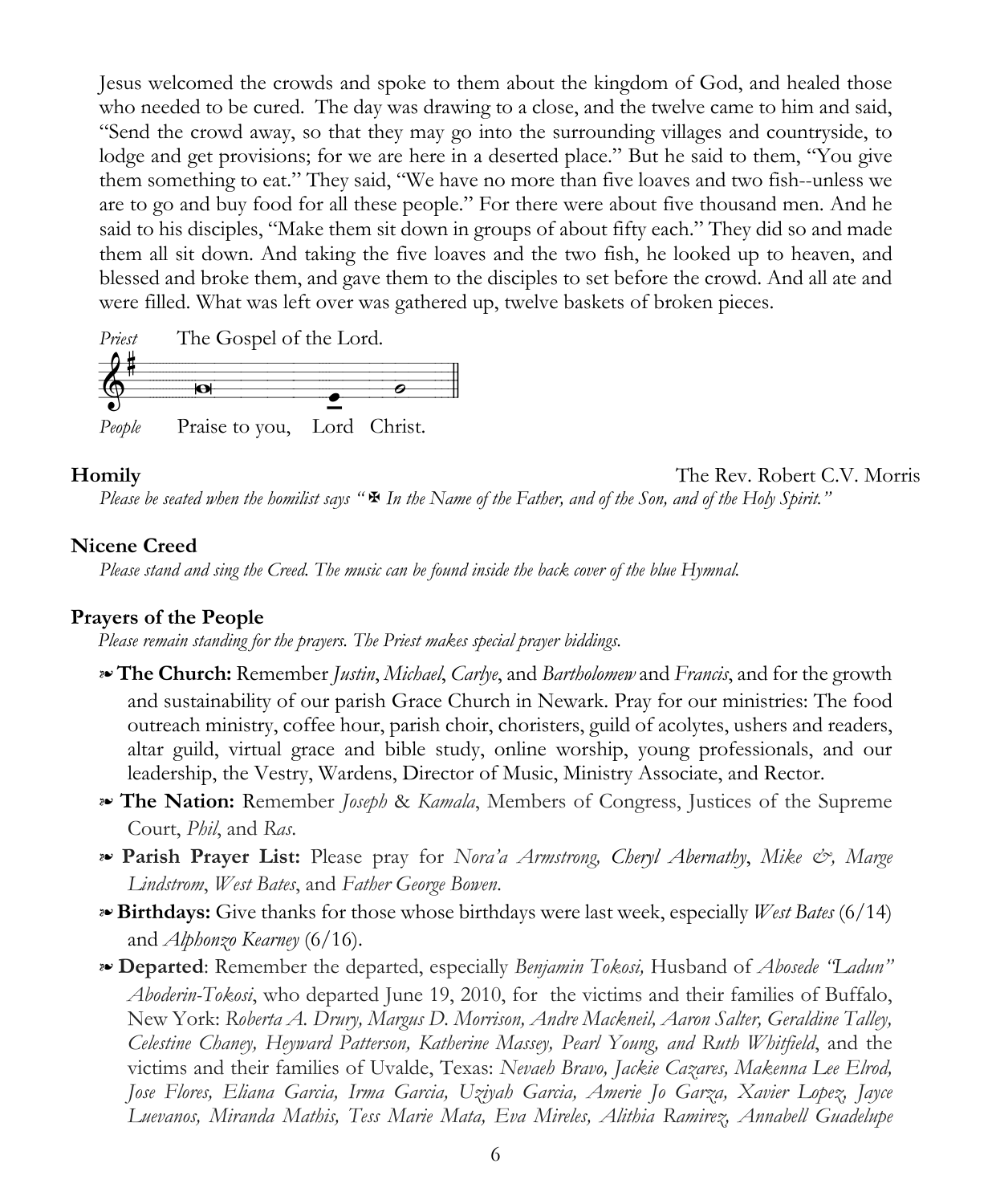*Rodriguez, Maite Rodriguez, Alexandria Aniyah Rubio, Layla Salazar, Jailah Nicole Silguero, Eliahana Cruz Torres, and Rojelio Torres.*

*The Cantor offers the Prayers of the People* Father, we pray for your Holy Catholic Church, that we all may be one *Here and after every petition the people respond*



*People* Lord, in your mer-cy. *People* Hear our prayer

Grant that every member of the church may truly and humbly serve you, that your Name may be glorified by all people.

We pray for all bishops, priests, and deacons, that they may be faithful ministers of your Word and Sacraments.

We pray for all who govern and hold authority in the nations of the world, that there may be justice and peace on the earth.

Give us grace to do your will in all that we undertake, that our works may find favor in your sight.

Have compassion on those who suffer from any grief or trouble, that they may be delivered from their distress.

X Give to the departed eternal rest. Let light perpetual shine upon them.

We praise you for your saints who have entered into joy, and we pray that we may also come to share in your heavenly kingdom.

# *The Priest continues*

Almighty Father, whose dear Son, on the night before he suffered, instituted the Sacrament of his Body and Blood: Mercifully grant that we may receive it thankfully in remembrance of Jesus Christ our Lord, who in these holy mysteries gives us a pledge of eternal life; and who now lives and reigns with you and the Holy Spirit, one God, for ever and ever. *Amen*.

# **Confession of Sin**

*Priest* Let us confess our sins against God and our neighbor.

# *Please kneel or bow profoundly for the Confession and say*

Most merciful God, we confess that we have sinned against you in thought, word, and deed, by what we have done, and by what we have left undone. We have not loved you with our whole heart; we have not loved our neighbors as ourselves. We are truly sorry and we humbly repent. For the sake of your Son Jesus Christ, have mercy on us and forgive us; that we may delight in your will, and walk in your ways, to the glory of your Name. *Amen.*

*The Priest proclaims God's absolution of sin saying*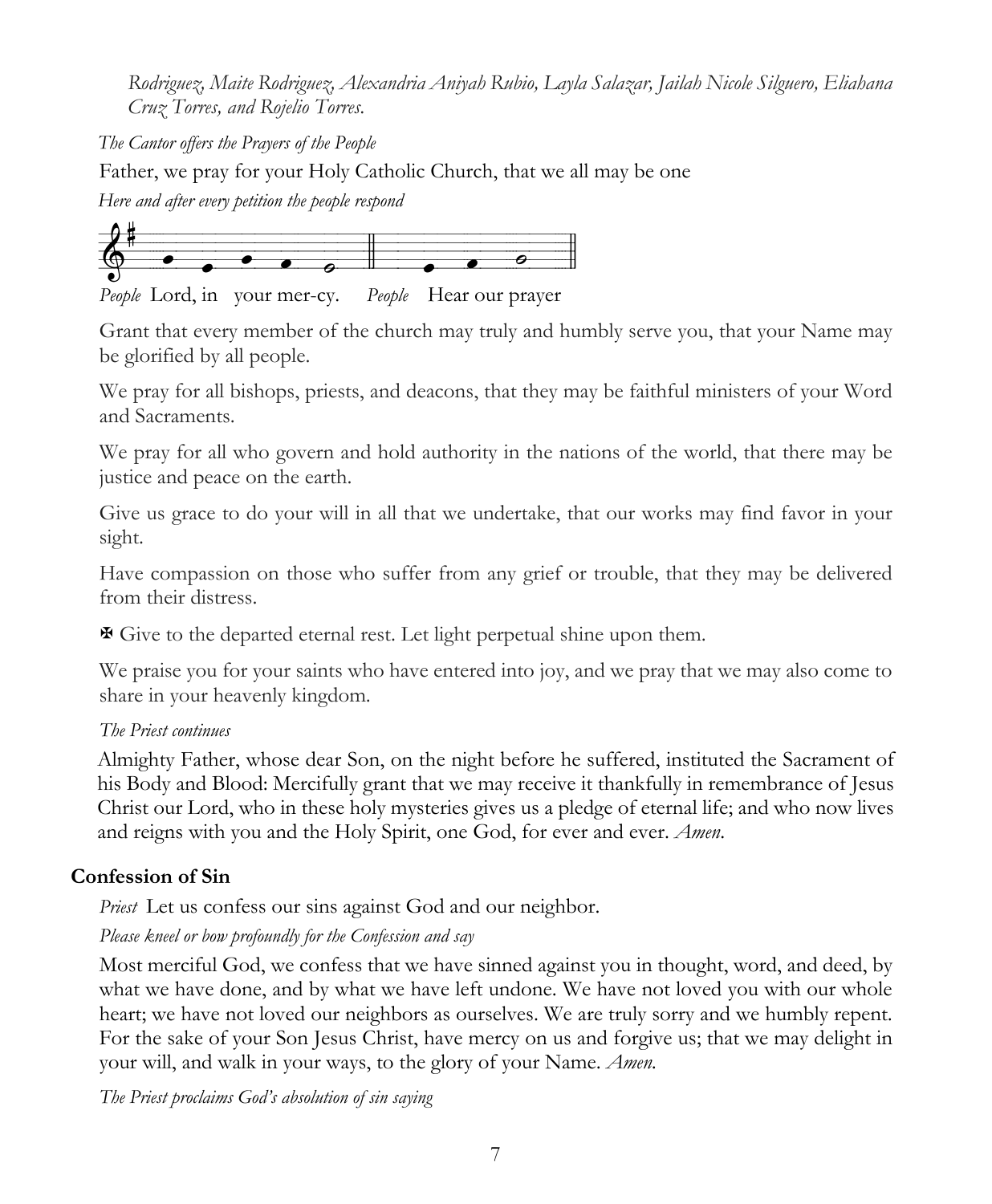Almighty God have mercy on you,  $\mathcal F$  forgive you all your sins through our Lord Jesus Christ, strengthen you in all goodness, and by the power of the Holy Spirit keep you in eternal life. *Amen.*

### **The Peace**



# THE LITURGY OF THE EUCHARIST

*Please be seated during the preparation of the Altar, then stand or kneel for the Eucharistic Prayer. All baptized Christians of any tradition are welcome to receive the Blessed Sacrament; Speak to the priest to discuss baptism. The people may now receive the wine in addition to the bread, though intinction is not allowed at this time. If you need the Blessed Sacrament brought to your pew, please signal an usher.*

**Offertory Anthem** – Let all mortal flesh keep silence Michael Bedford (b. 1950)

#### *The Parish Choir sings the Anthem.*

Let all mortal flesh keep silence, and with fear and trembling stand; ponder nothing earthly minded, for with blessing in his hand Christ our God to earth descendeth, our full homage to demand. King of kings, yet born of Mary, as of old on earth he stood, Lord of lords, in human vesture, in the Body and the Blood he will give to all the faithful is own self for heavenly food. Rank on rank the host of heaven spreads its vanguard on the way, as the Light of Light descendeth from the realms of endless day, that the powers of hell may vanish as the darkness clears away. At his feet the six-winged seraph; cherubim, with sleepless eye veil their faces to the Presence, as with ceaseless voice they cry, "Alleluia, alleluia! Alleluia, Lord Most High!"

– Liturgy of St. James

**Offertory Hymn 313** Let thy Blood in mercy poured

*Please stand and join in singing the hymn.*

#### **Eucharistic Prayer A** *Sanctus* – Mass of the Emmanuel, James McGregor (1930-2022)

*Please remain standing for the following*

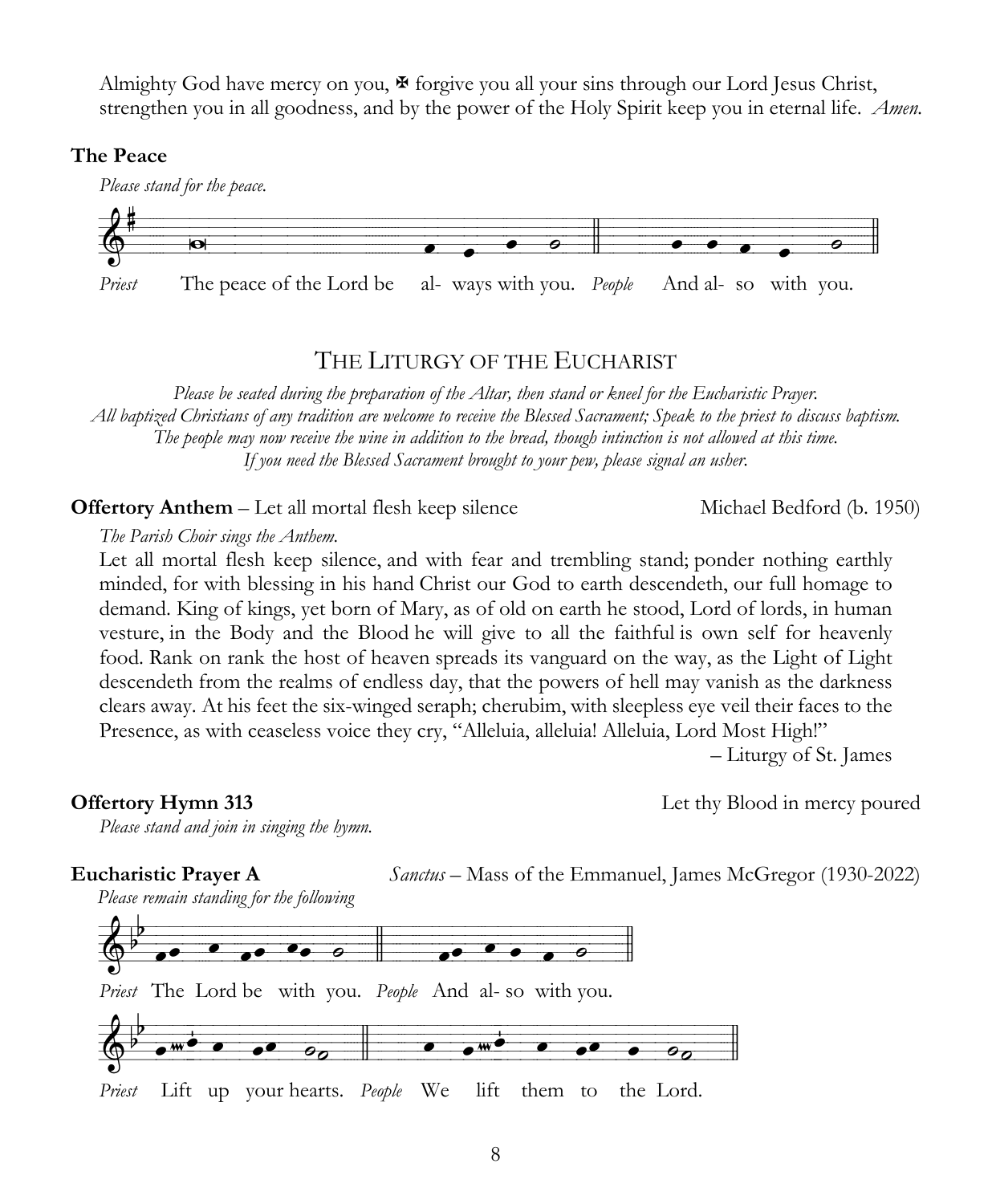

*Priest* Let us give thanks to the Lord our God. *People* It is right to give him thanks and praise.

It is right, and a good and joyful thing, always and everywhere to give thanks to you, Father Almighty, Creator of heaven and earth. Because in the mystery of the Word made flesh, you have caused a new light to shine in our hearts, to give the knowledge of your glory in the face of your Son Jesus Christ our Lord. Therefore we praise you, joining our voices with Angels and Archangels and with all the company of heaven, who forever sing this hymn to proclaim the glory of your Name:



Bless-ed is he who comes in the name of the Lord. Ho-san-na in the high-est.

#### *Please remain standing or kneel as the Priest continues.*

Holy and gracious Father: In your infinite love you made us for yourself; and, when we had fallen into sin and become subject to evil and death, you, in your mercy, sent Jesus Christ, your only and eternal Son, to share our human nature, to live and die as one of us, to reconcile us to you, the God and Father of all. He stretched out his arms upon the cross, and offered himself in obedience to your will, a perfect sacrifice for the whole world. On the night he was handed over to suffering and death, our Lord Jesus Christ took bread; and when he had given thanks to you, he broke it, and gave it to his disciples, and said, 'Take, eat: This is my Body, which is given for you. Do this for the remembrance of me.' After supper he took the cup of wine; and when he had given thanks, he gave it to them, and said, 'Drink this, all of you: This is my Blood of the new Covenant, which is shed for you and for many for the forgiveness of sins. Whenever you drink it, do this for the remembrance of me.' Therefore we proclaim the mystery of faith: *Christ has died. Christ is risen. Christ will come again.* We celebrate the memorial of our redemption, O Father, in this sacrifice of praise and thanksgiving. Recalling his death, resurrection, and ascension, we offer you these gifts. Sanctify them by your Holy Spirit to be for your people the Body and Blood of your Son, the holy food and drink of new and unending life in him. Sanctify us  $\mathbf{\Psi}$  also that we may faithfully receive this holy Sacrament, and serve you in unity, constancy, and peace; and at the last day bring us with all your saints into the joy of your eternal kingdom. All this we ask through your Son Jesus Christ. By him, and with him, and in him, in the unity of the Holy Spirit all honor and glory is yours, Almighty Father, now and for ever.

*Please affirm the consecration of the Bread & Wine as the Body & Blood of Christ by exclaiming the Great Amen.*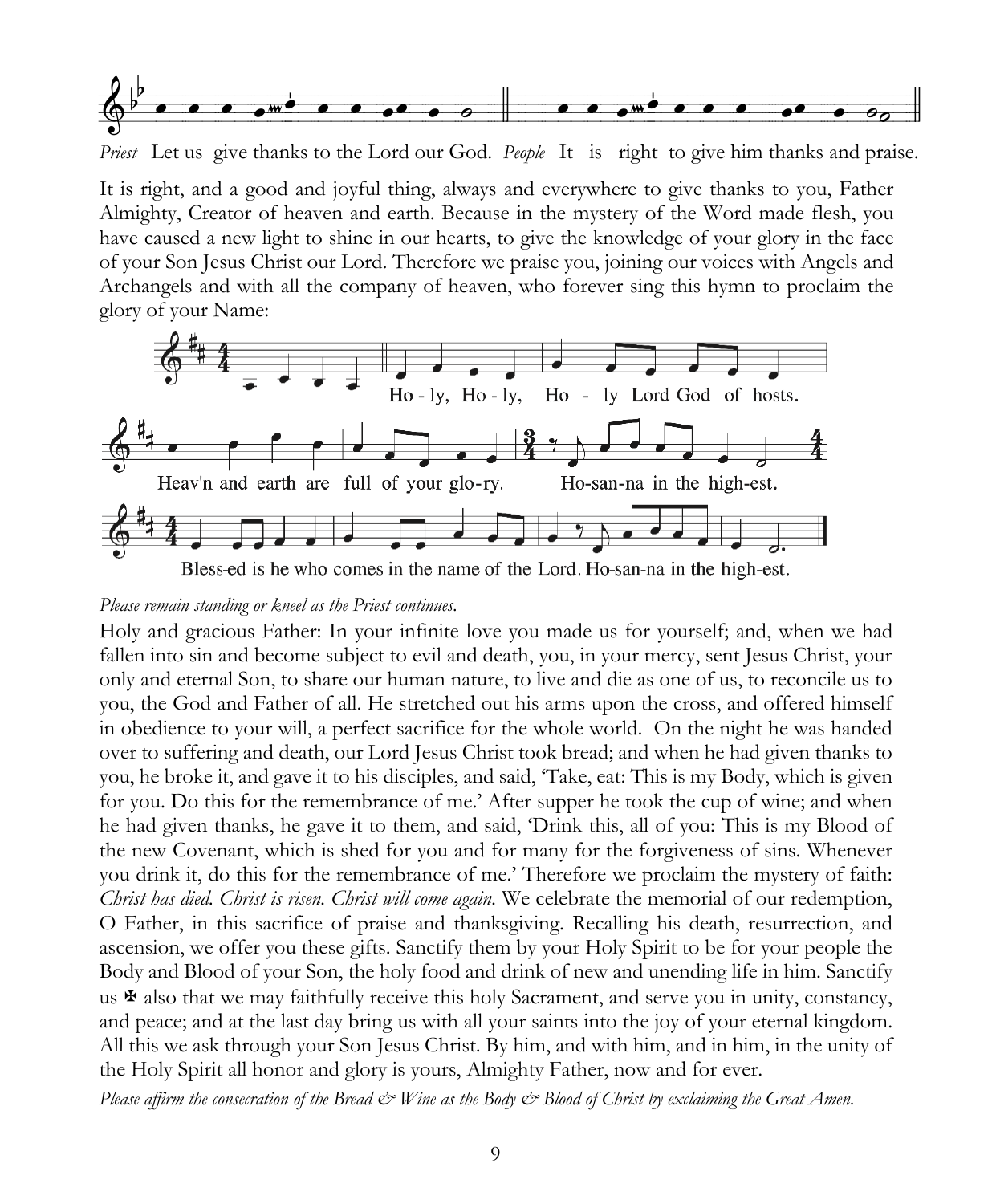

### **Lord's Prayer**

*The Priest begins* MyvzYvztcxzycxucxzuvcyvzzuvzyvzzTcc,cztycxucxyuczzycxzYcxz/ And now as our Sa-vior Christ has taught us, we are bold to say, *All continue* o contract the contract of the contract of the contract of the contract of the contract of the contract of the contract of the contract of the contract of the contract of the contract of the contract of the contract of the Fa- ther, who art in hea- ven, hal- low- ed be thy Name, MuzvizvuvzzYTv,zzyvuvyvYTv,cyvzuvzyczytcztycxzuvz. thy king-dom come, thy will be done, on earth as  $\overline{\phantom{a}}$  ,  $\overline{\phantom{a}}$  ,  $\overline{\phantom{a}}$  ,  $\overline{\phantom{a}}$  ,  $\overline{\phantom{a}}$  ,  $\overline{\phantom{a}}$  ,  $\overline{\phantom{a}}$  ,  $\overline{\phantom{a}}$  hea- ven. Give us this day our dai- ly bread, and for- give us our tres-MtcxTcz,xyzzzyxzztxxxzyzzzzczuzzzzzzyzzzzuvcycxtccYzzzzzYzz.zzzevztvyzzzz. pass-es, as we for- give those who tres- pass a- gainst us. And lead us Muchzy of the contract case of the contract  $\overline{a}$  of the contract  $\overline{a}$  of the contract  $\overline{b}$  and the liv- er us from e- vil. For thine is the  $\overline{\mathcal{A}}$  and and and and and and and and another control and another control and another control and another control and another control another control another control another control another control another control a king-dom and the pow'r and the glo- ry, for ev- er and ev- er. A- men

### **The Fraction**

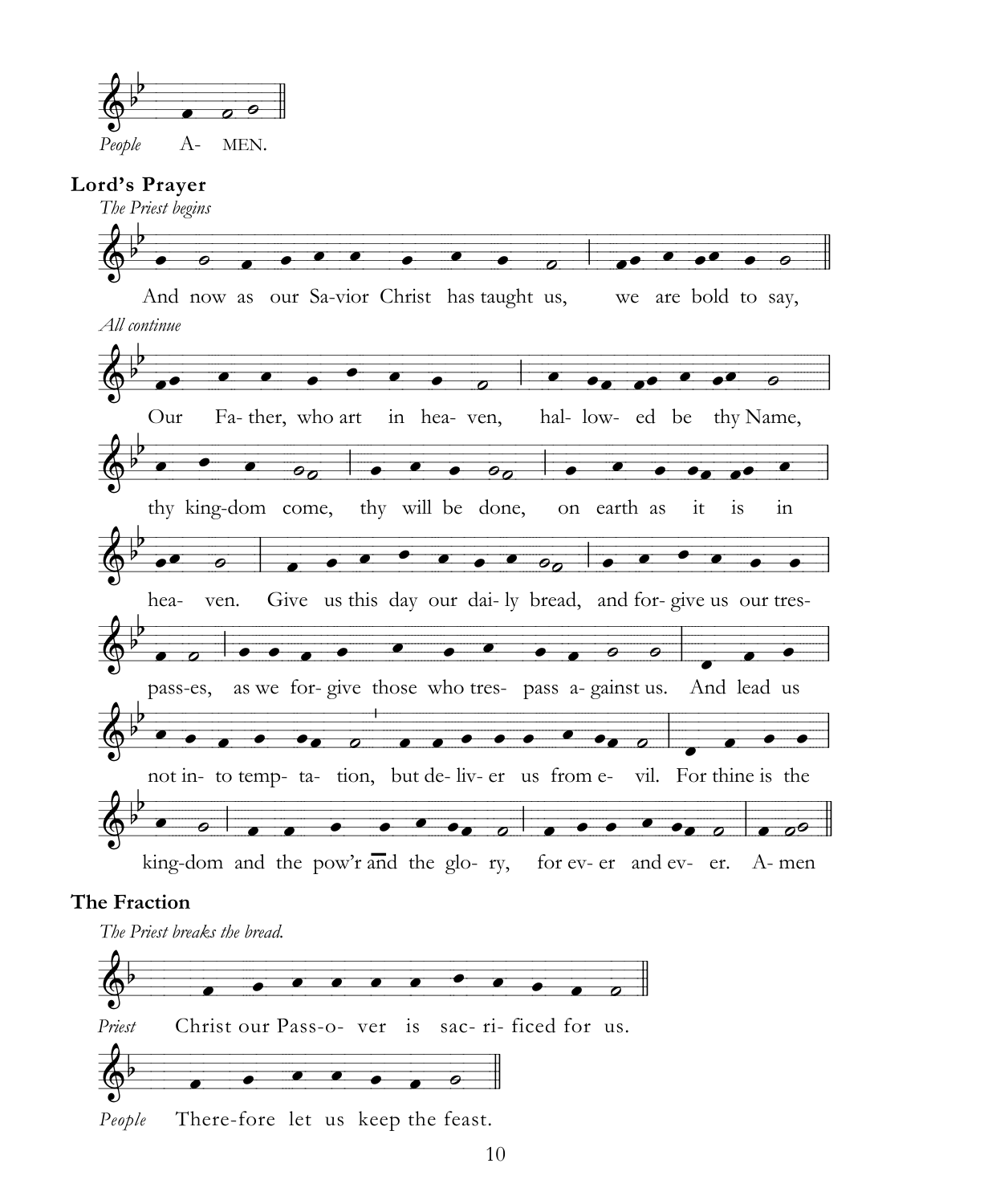

### **Invitation to Receive the Blessed Sacrament**

*Please come forward immediately after the following invitation in order to receive the Blessed Sacrament. Please be seated after receiving the Blessed Sacrament.*

X Behold the Lamb of God. Behold him who takes away the sins of the world. Blessed are those who are called to the supper of the Lamb.

#### *A Prayer of Spiritual Communion for all who worship remotely or do not want to receive the Blessed Sacrament*

In union, O Dear Lord, with the faithful at every altar of your Church, where your blessed Body and Blood are being offered to the Father, I desire to offer you praise and thanksgiving. I present to you my soul and body, with the earnest wish that I may ever be united to you. And since I cannot now receive you sacramentally, I beseech you to come spiritually into my heart. I unite myself to you, and embrace you with all the affections of my soul. O let nothing ever separate me from you. Let me live and die in your love. Amen.

#### **Communion Antiphon** – Hoc Corpus **Mode 8** Mode 8

*Please be seated as the Parish Choir sings the Communion Antiphon.*

"This is my body, which is given for you; this is the cup of the New Covenant in my blood," say the Lord. "Do this whenever you receive them, for the remembrance of me." Ps. You spread a table before me in the presence of those who trouble me: you anoint my head with oil and my cup is running over.

**Communion Hymn 314** Humbly I adore thee, Verity unseen *Please stand, join in the singing of the hymn, and remain standing until the dismissal.*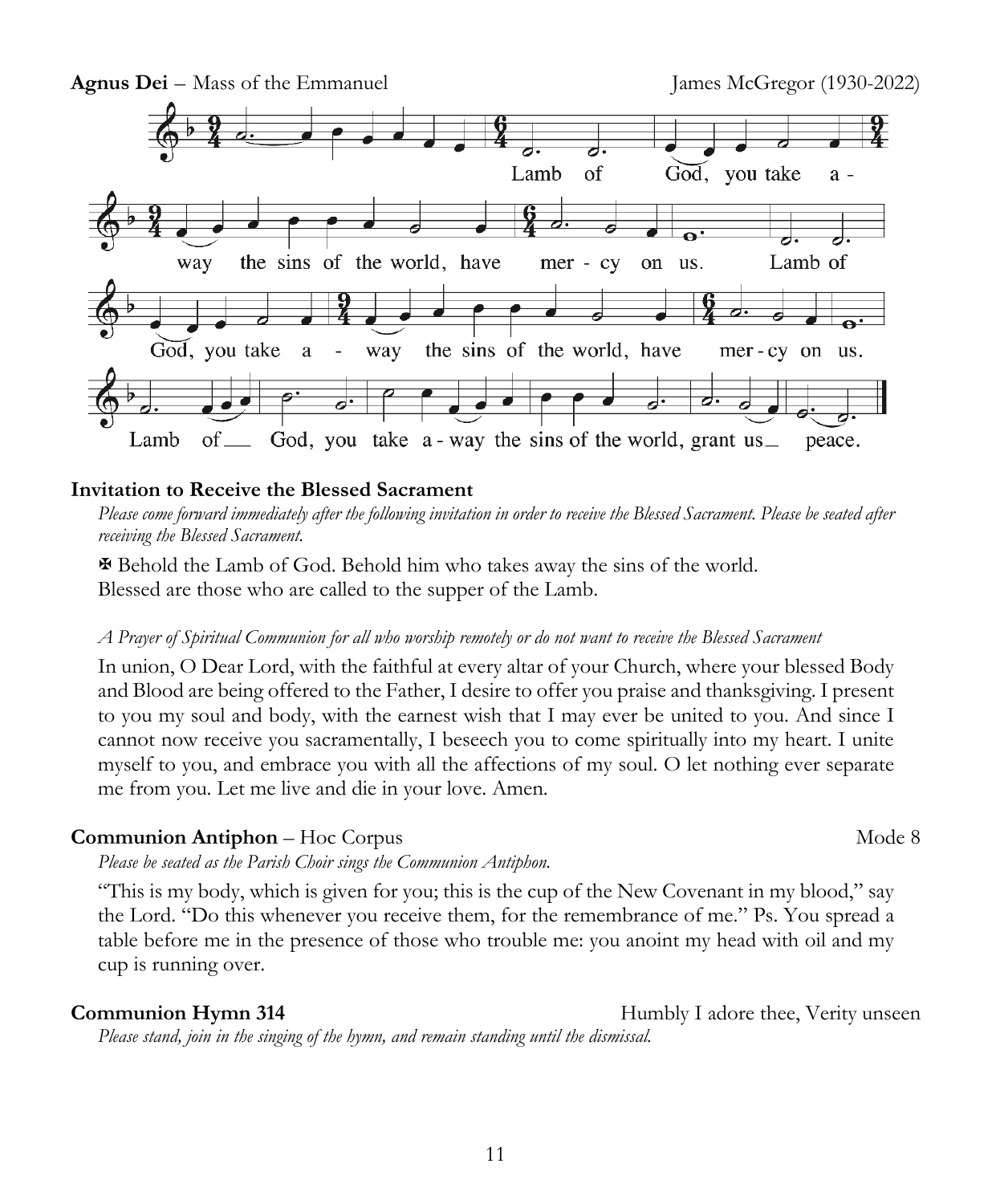#### **Procession with the Blessed Sacrament**

*Please follow the procession out the north porch, through the courtyard, and back into the Church through the main door on the west, singing Hymn 460. The priest carries the Most Holy Sacrament of the Altar displayed in a Monstrance, which is a vessel containing the consecrated bread for adoration and carrying in processions, and comes from the Latin word meaning "to show." The Blessed Sacrament is held in a "lunette," which has circular panes of glass, in the midst of rays of light cast in brass.*

#### **Hymn 460** Alleluia, sing to Jesus

1. Alleluia! sing to Jesus! his the scepter, his the throne; Alleluia! his the triumph, his the victory alone; Hark! the songs of peaceful Zion thunder like a mighty flood; Jesus out of every nation hath redeemed us by his blood.

2. Alleluia! not as orphans are we left in sorrow now; Alleluia! he is near us, faith believes, nor questions how: though the cloud from sight received him, when the forty days were o'er, shall our hearts forget his promise, "I am with you evermore"?

3. Alleluia! Bread of Heaven, thou on earth our food, our stay! Alleluia! here the sinful flee to thee from day to day: Intercessor, friend of sinners, earth's Redeemer, plead for me, where the songs of all the sinless sweep across the crystal sea.

4. Alleluia! King eternal, thee the Lord of lords we own: Alleluia! born of Mary, earth thy footstool, heaven thy throne: thou within the veil hast entered, robed in flesh, our great High Priest: thou on earth both Priest and Victim in the eucharistic feast.

5. Alleluia! sing to Jesus! his the scepter his the throne; Alleluia! his the triumph, his the victory alone; Hark! the songs of holy Zion thunder like a mighty flood; Jesus out of every nation hath redeemed us by his blood.

#### BENEDICTION OF THE BLESSED SACRAMENT

*This popular devotion began in the thirteenth century…. The love of devout hearts felt the need of expressing their faith in our Lord's sacramental presence and their adoration of him who comes to be with us in this lowly form. And out of this need grew the custom of taking the Sacred Host from the tabernacle at some time when Mass was not being offered, and holding a little service of adoration. A very old Christian tradition dictated that any people who might be in the church when the Blessed Sacrament was being reposed in the tabernacle, be blessed with the Sacrament, and this usual blessing naturally became a part of the service of adoration. Thus Benediction supplies a need of souls who have entered into the meaning of our*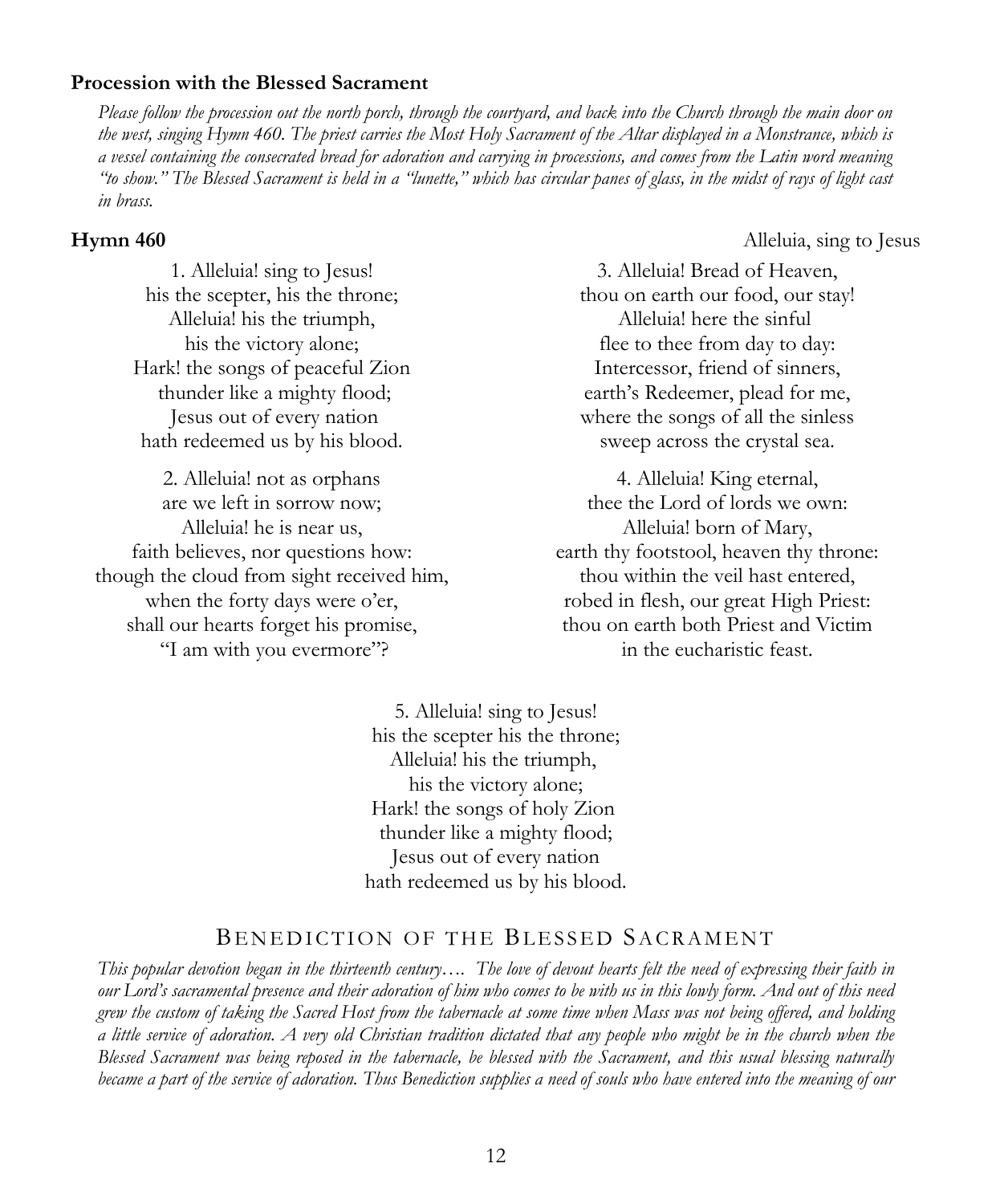6. Glory let us give, and blessing to the Father and the Son,

honor, thanks, and praise addressing, while eternal ages run; ever too his love confessing, who from both with both is One.

2. All praise and thanks to thee ascend for evermore, blest One in Three; O grant us life that shall not end in our true native land with thee.

*Lord's real, objective presence in the Blessed Sacrament and, at the same time, guards against the danger of making devotion to the Blessed Sacrament a substitute for the Eucharistic action of offering to the Father.* 

# **Exposition of the Sacrament**

*Please return to your pew, kneel in silence as the priest approaches the altar, and remaining kneeling, join in the hymn. During the hymn, the priest censes the Most Holy Sacrament of the Altar.*

# **Hymn 311** O saving Victim

1. O saving Victim, opening wide the gate of heaven to man below, our foes press on from every side, thine aid supply, thy strength bestow.

# **Silent adoration**

*Please remain kneeling and adore Christ in the Most Holy Sacrament of the Altar. Please join in the hymn.*

# **Hymn 329** Therefore we, before him bending

*Please remain kneeling and join in the hymn as the priest again censes and slowly prostrates before the Most Holy Sacrament of the Altar.*

5. Therefore we, before him bending, this great Sacrament revere; types and shadows have their ending, for the newer rite is here; faith, our outward sense befriending, makes our inward vision clear.

# **The Blessing**

*Please respond to the priest in the chant that comes before the prayer. The priest will then put on a Humeral Veil, take up the Monstrance, and bless the people with the Most Holy Sacrament of the Altar.*



*People* Con-tain-ing with -in it -self all sweet-ness.

Let us pray. O God, who under a wonderful sacrament has left unto us a memorial of your Passion: grant us, we beseech thee, so to venerate the sacred mysteries of the Body and Blood; that we may ever perceive within ourselves the fruit of your redemption; who lives and reigns, world without end. *Amen*.

*–* St. Augustine's Prayer Book (1967)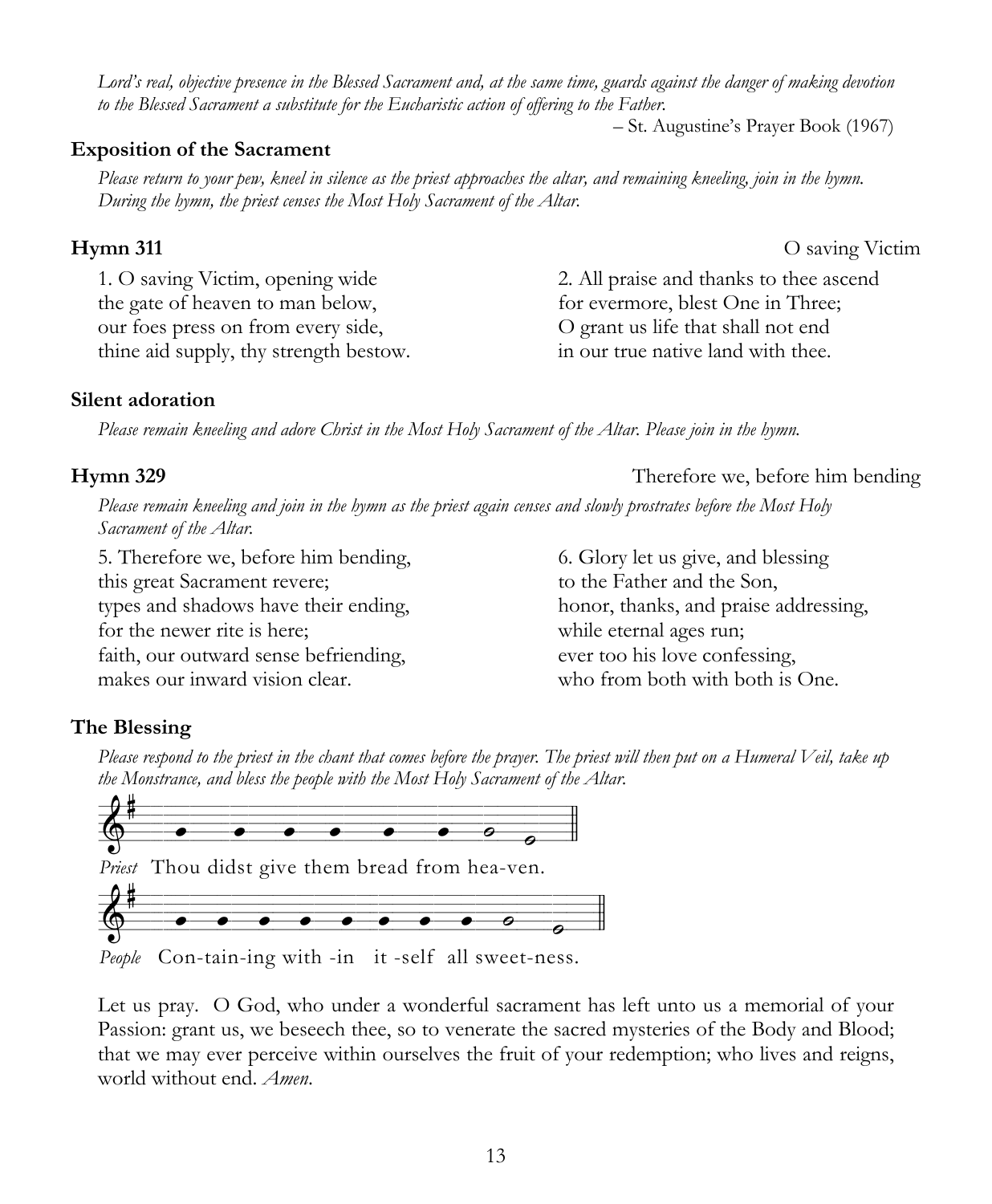### **The Divine Praises**

*After the Blessing, when the priest returns the Monstrance to the Altar, and kneels at the bottom step, please repeat each line of the Divine Praises after the priest.* 

Blessed be God. Blessed be his holy Name. Blessed be Jesus Christ, true God and true Man. Blessed be the Name of Jesus. Blessed be his most Sacred Heart. Blessed be Jesus in the most Holy Sacrament of the Altar. Blessed be the Holy Spirit, the Comforter. Blessed be the Mother of God, Mary most holy. Blessed be the name of Mary, Virgin and Mother. Blessed be Saint Joseph, her most chaste spouse. Blessed be God in his angels and in his saints.

### **Deposit of the Blessed Sacrament in the Tabernacle**

*The choir sings Psalm 117 as the priest deposits the Most Blessed Sacrament of the Altar in the Tabernacle. When the Blessed Sacrament is reserved at the High Altar, it is the ancient custom to genuflect to the Sacrament, either as one passes by it, or is going in and out of one's pew. This is usually indicated by a white candle burning directly above the Tabernacle. Usually at Grace Church in Newark the Sacrament is reserved at the Blessed Sacrament Altar, seen with a white candle burning directly above the Tabernacle.*

**Postlude** – Toccata, from Suite Gothique Léon Boellmann (1862-1997)

*The exit procession is during the postlude.*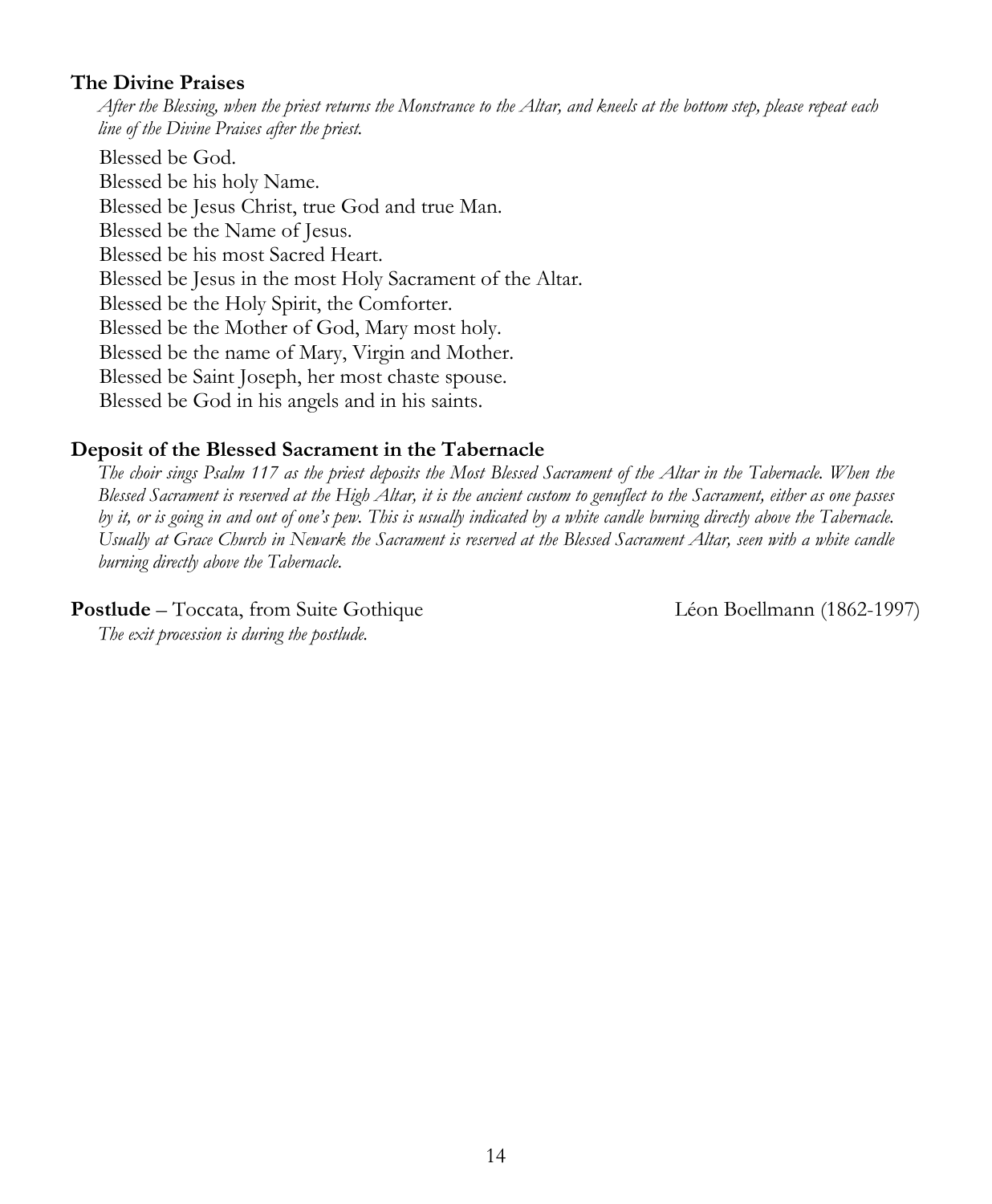# **GRACE NOTES JUNE 19, 2022**

We welcome our visitors to Mass today. Please, if you will, complete a visitor's card in your pew or online at bit.ly/OnlineVisitor. Online donations are easy at http://bit.ly/GraceOnlineGiving.

# **ANNUAL MEETING IS TODAY**

The Annual Meeting is today after High Mass at approximately Noon. Please join the meeting, where there will be reports, voting, and other necessary matters of business.

# **20S/30S (FORMERLY KNOWN AS YOUNG PROFESSIONALS) DINNER IS TONIGHT**

The 20s/30s dinner will be held in the Parish House tonight at 6:00 pm. Longtime members and newcomers in their 20s, 30s, and maybe even their 40s, are invited to join us for an evening of fellowship & hospitality. Bringing a dish to share is appreciated, but not required.

### **STATEMENTS MAILED**

Statements have all been mailed out either electronically or physically. Please check your statement for any discrepancies with your record and let us know if it needs to be corrected. If you have not received a statement, but think you should have, please let us know.

### **CHOIR SCHOOL RECRUITMENT**

Recently Grace Church has received significant funding to expand our Choir School to include an after-school program component, and an additional day of rehearsal every week. Because of this, we are pushing to find new students to enroll! Please feel free to talk to Daniel Romero, the music director about enrolling a child you know, or take a Choir School flier from the either the narthex or parish hall to distribute to anyone who may be interested.